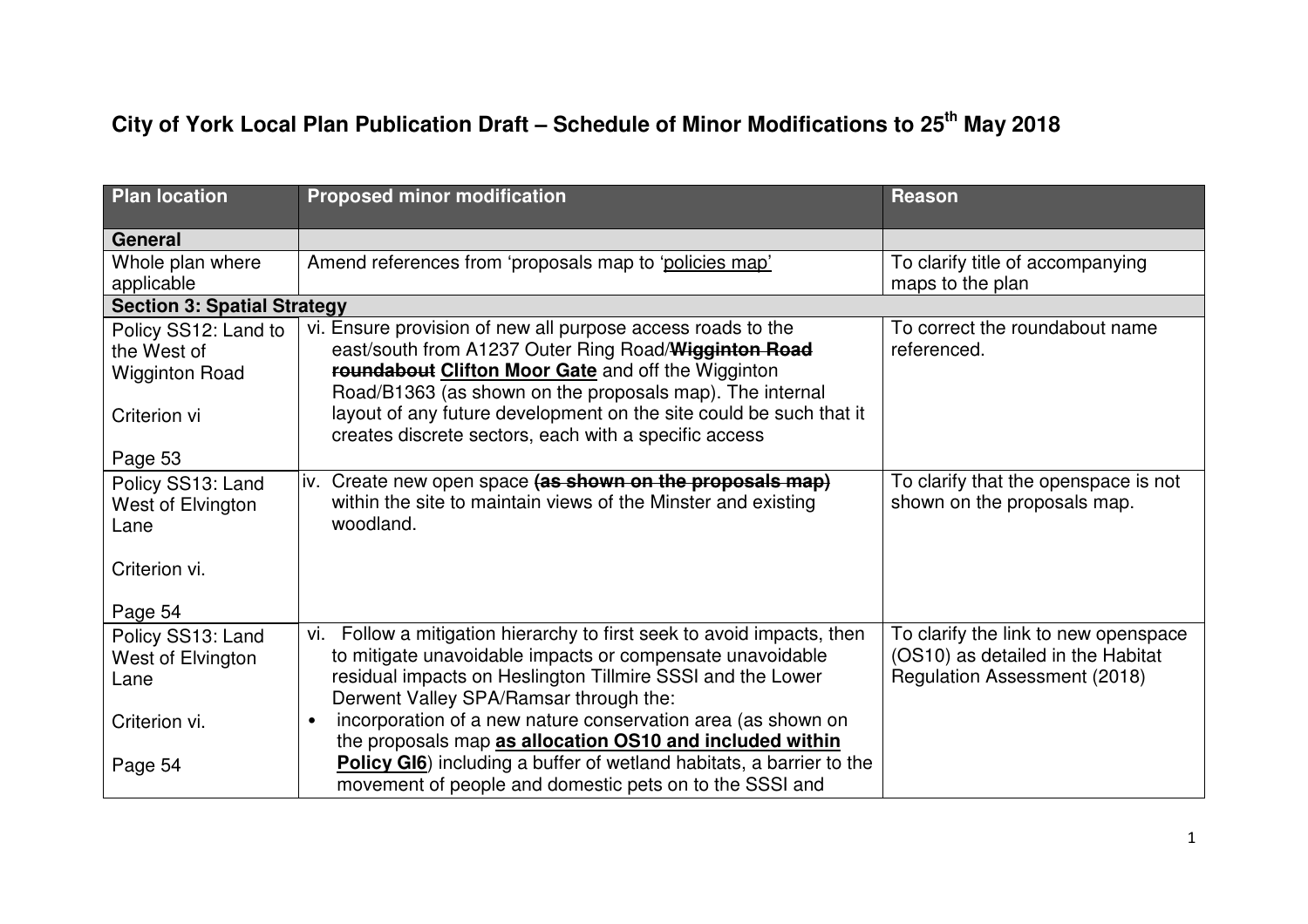|                                         | deliver further benefits for biodiversity. A buffer of at least 400m<br>from the SSSI will be required in order to adequately mitigate<br>impacts unless evidence demonstrates otherwise; and<br>provision of an detailed site wide recreation and access strategy<br>$\bullet$<br>to minimise indirect recreational disturbance resulting from<br>development and complement the wetland habitat buffer area<br>which will be retained and monitored in perpetuity. A full<br>understanding of the proposed recreational routes is required at<br>an early stage. |                                                                                                  |
|-----------------------------------------|--------------------------------------------------------------------------------------------------------------------------------------------------------------------------------------------------------------------------------------------------------------------------------------------------------------------------------------------------------------------------------------------------------------------------------------------------------------------------------------------------------------------------------------------------------------------|--------------------------------------------------------------------------------------------------|
| Policy SS18: Station<br>Yard, Wheldrake | Undertake a comprehensive evidence based approach in<br>iv.<br>relation to biodiversity to address potential impacts of<br>recreational disturbance on the Lower Derwent Valley Special                                                                                                                                                                                                                                                                                                                                                                            | To clarify the mitigation required as<br>detailed in the Habitat Regulation<br>Assessment (2018) |
| Criterion iv.                           | Protection Area (SPA)/Ramsar/SSSI. This will require the                                                                                                                                                                                                                                                                                                                                                                                                                                                                                                           |                                                                                                  |
|                                         | developer to publicise and facilitate the use of other, less                                                                                                                                                                                                                                                                                                                                                                                                                                                                                                       |                                                                                                  |
| Page 62                                 | sensitive countryside destinations nearby (e.g. Wheldrake                                                                                                                                                                                                                                                                                                                                                                                                                                                                                                          |                                                                                                  |
|                                         | Woods) and provide educational material to new                                                                                                                                                                                                                                                                                                                                                                                                                                                                                                                     |                                                                                                  |
|                                         | homeowners to promote good behaviours when visiting the<br>European site. The former could be supported by                                                                                                                                                                                                                                                                                                                                                                                                                                                         |                                                                                                  |
|                                         | enhancing the local footpath network and improving                                                                                                                                                                                                                                                                                                                                                                                                                                                                                                                 |                                                                                                  |
|                                         | signage                                                                                                                                                                                                                                                                                                                                                                                                                                                                                                                                                            |                                                                                                  |
| SS19: Queen                             | Take full account of the extent and quality of ecological interest<br>ii.                                                                                                                                                                                                                                                                                                                                                                                                                                                                                          | To clarify the mitigation required as                                                            |
| Elizabeth Barracks,                     | on Strensall Common through the preparation of a                                                                                                                                                                                                                                                                                                                                                                                                                                                                                                                   | detailed in the Habitat Regulation                                                               |
| Strensall                               | comprehensive evidence base to support the required Habitat                                                                                                                                                                                                                                                                                                                                                                                                                                                                                                        | Assessment (2018)                                                                                |
|                                         | Regulations Assessment and other assessments to be able to                                                                                                                                                                                                                                                                                                                                                                                                                                                                                                         |                                                                                                  |
| Criterion ii                            | fully understand and avoid, mitigate or compensate impacts. To                                                                                                                                                                                                                                                                                                                                                                                                                                                                                                     |                                                                                                  |
| Page 64                                 | help deliver this, a detailed Visitor Impact Mitigation Strategy<br>must be prepared, which will be informed by comprehensive and                                                                                                                                                                                                                                                                                                                                                                                                                                  |                                                                                                  |
|                                         | repeatable visitor surveys (to be repeated as necessary). The                                                                                                                                                                                                                                                                                                                                                                                                                                                                                                      |                                                                                                  |
|                                         | Strategy will identify effective measures which will encourage                                                                                                                                                                                                                                                                                                                                                                                                                                                                                                     |                                                                                                  |
|                                         | both the use of alternative sites instead of Strensall Common                                                                                                                                                                                                                                                                                                                                                                                                                                                                                                      |                                                                                                  |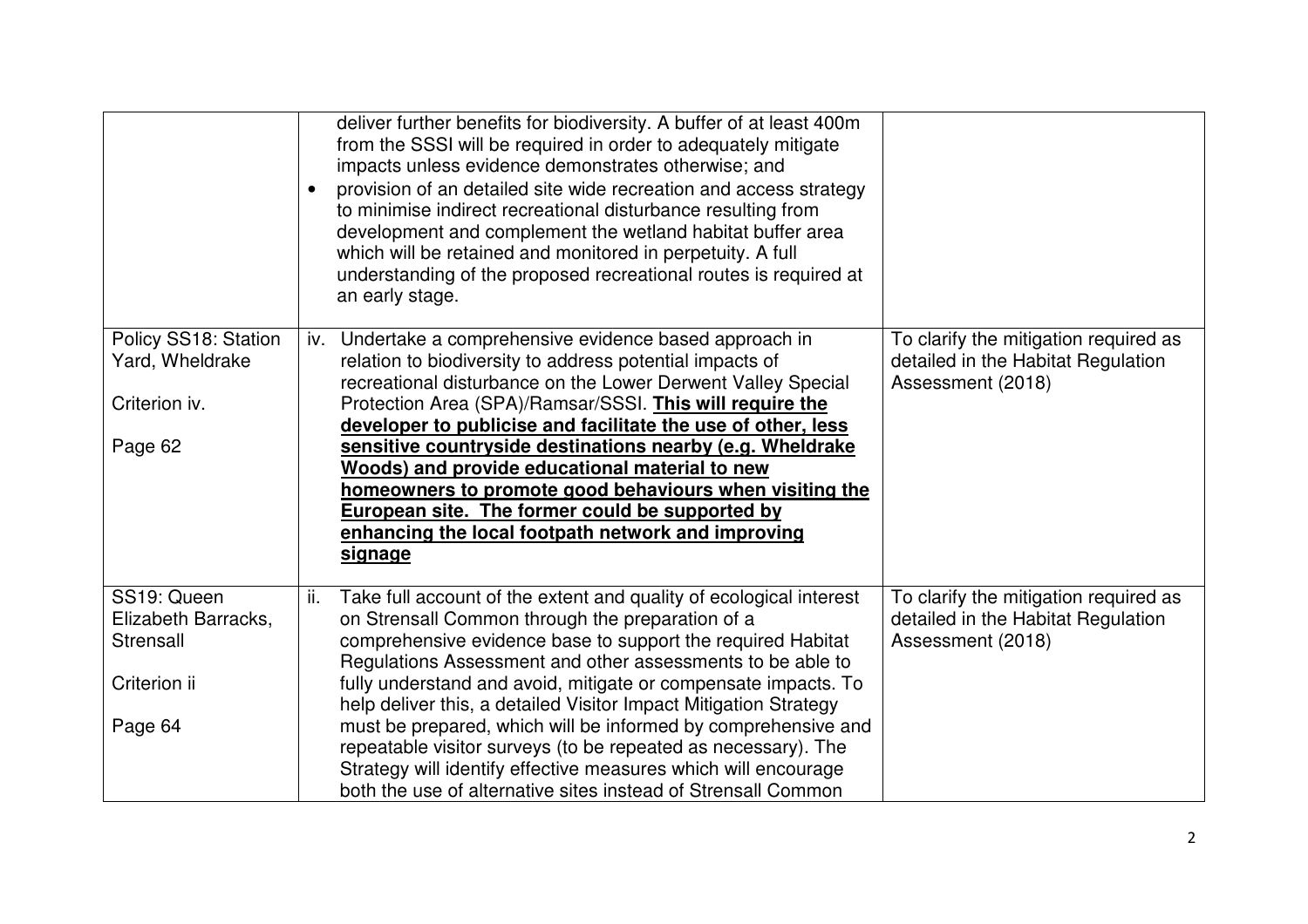|                         | and less damaging visitor behaviour on the Common. This will<br>include (but not be limited to) the following measures:                                                                              |                                     |
|-------------------------|------------------------------------------------------------------------------------------------------------------------------------------------------------------------------------------------------|-------------------------------------|
|                         | • Within the site divert new users away from the SAC by:<br>Providing natural green space within the site boundary<br>$\circ$                                                                        |                                     |
|                         | attractive to a range of users, particularly dog walkers;<br>The provision of a circular walk within the site;<br>$\circ$                                                                            |                                     |
|                         | Ensuring no access throughout the life of the development<br>$\circ$<br>either by vehicle, cycle or foot to adjoining land on the<br>north, south and eastern site boundary, and                     |                                     |
|                         | Providing publicity, education and awareness to support<br>$\circ$<br>these aims                                                                                                                     |                                     |
|                         | On Strensall Common ensure suitable behaviour by visitors<br>by:                                                                                                                                     |                                     |
|                         | Implementing actions to manage recreational pressure at<br>$\circ$<br>points of arrival, by type of activity and location of activity on<br>site;                                                    |                                     |
|                         | Ongoing monitoring that will specifically lead to the<br>$\circ$<br>implementation of prompt remedial measures such as the<br>closure of access points etc if adverse effects are identified,<br>and |                                     |
|                         | Publicity, education and awareness and<br>$\circ$                                                                                                                                                    |                                     |
|                         | The introduction of an efficient wardening service that<br>$\circ$<br>could supplement the work of existing landholders to                                                                           |                                     |
|                         | present a physical presence on site and encourage<br>good behaviours by the public.                                                                                                                  |                                     |
| SS19: Queen             | 3.82 ST35 covers circa 28.8ha with a net developable area of                                                                                                                                         | To correct the developable area and |
| Elizabeth Barracks,     | approximately 18ha 14.4ha and will deliver approximately                                                                                                                                             | housing number referenced in the    |
| Strensall               | 12ha of public open space <i>(including OS12)</i> and an estimated                                                                                                                                   | policy.                             |
|                         | yield of circa 578 500 dwellings. There are no listed buildings                                                                                                                                      |                                     |
| <b>Explanatory text</b> | or conservation areas currently designated within this site.<br>However, as access to the area has always been restricted, no                                                                        |                                     |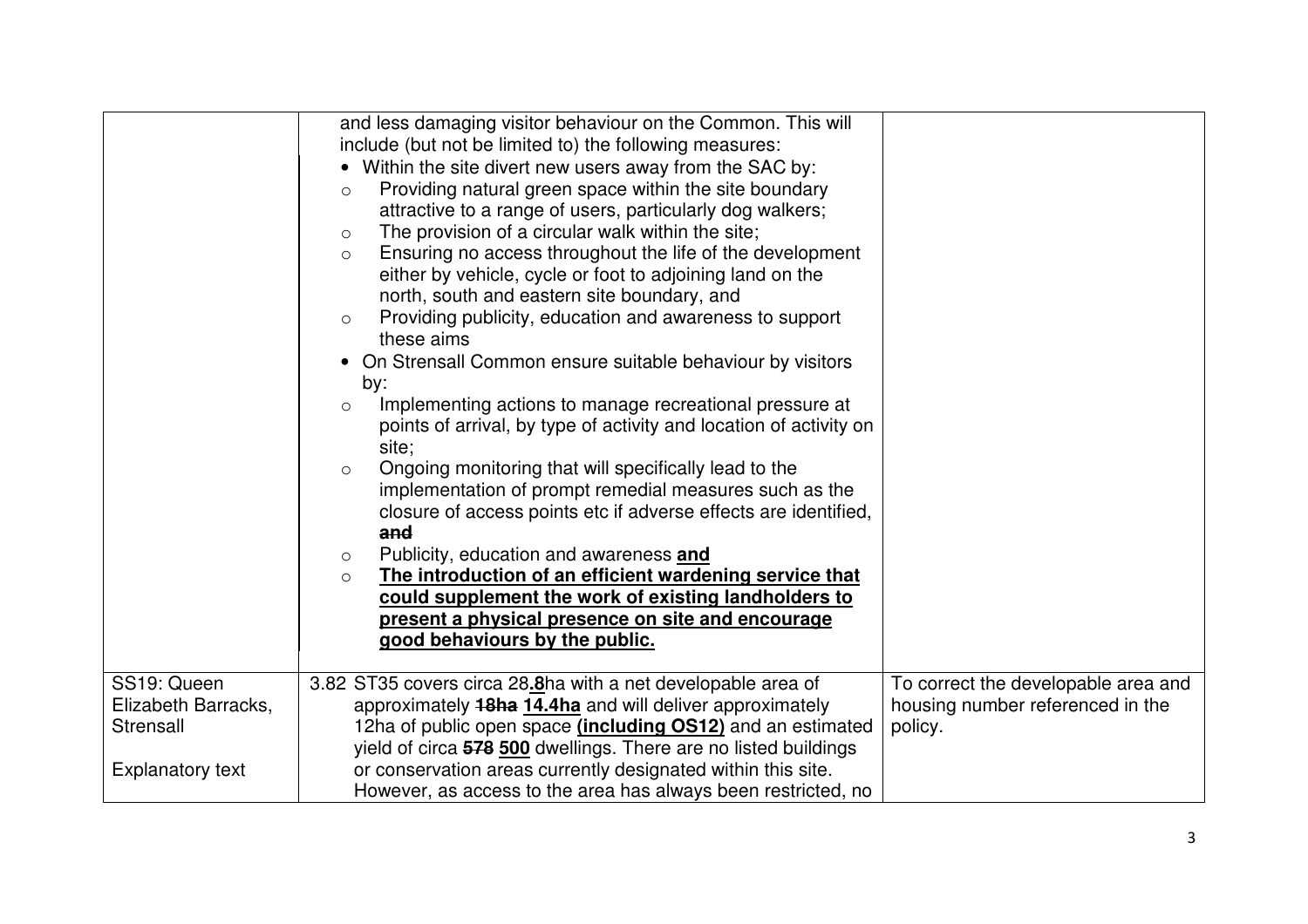| Page 65<br>Para 3.82                                                                               | detailed assessment of the existing buildings has been carried<br>out to determine if the buildings merit designation                                                                                                                                                                                                                                                                                                                                                                                                                                                                                                                                                                                                                                                                                                                                                                                                                                                                                                                                                                                                                                                                                                                                                                                                                                                                                                                                                                            |                                                                                                                              |
|----------------------------------------------------------------------------------------------------|--------------------------------------------------------------------------------------------------------------------------------------------------------------------------------------------------------------------------------------------------------------------------------------------------------------------------------------------------------------------------------------------------------------------------------------------------------------------------------------------------------------------------------------------------------------------------------------------------------------------------------------------------------------------------------------------------------------------------------------------------------------------------------------------------------------------------------------------------------------------------------------------------------------------------------------------------------------------------------------------------------------------------------------------------------------------------------------------------------------------------------------------------------------------------------------------------------------------------------------------------------------------------------------------------------------------------------------------------------------------------------------------------------------------------------------------------------------------------------------------------|------------------------------------------------------------------------------------------------------------------------------|
| SS19: Queen<br>Elizabeth Barracks,<br>Strensall<br><b>Explanatory text</b><br>Page 66<br>Para 3.84 | 3.84 The location of this site adjacent to Strensall Common SAC<br>means that a comprehensive evidence base to understand the<br>potential impacts on biodiversity from further development is<br>required. Strensall Common is designated for it's heathland<br>habitats but also has biodiversity value above its listed<br>features in the SSSI/SAC designations that will need to be fully<br>considered. Although the common is already under intense<br>recreational pressure, there are birds of conservation concern<br>amongst other species and habitats which could be harmed by<br>the intensification of disturbance. In addition, the heathland<br>habitat is vulnerable to changes in the hydrological regime and<br>air quality which needs to be explored in detail. The mitigation<br>hierarchy should be used to identify the measures required to<br>first avoid impacts, then to mitigate unavoidable impacts or<br>compensate for any unavoidable residual impacts, and be<br>implemented in the masterplanning approach. A recreational<br>strategy and physical presence on site with the use of a<br>warden could promote good behaviours by visitors,<br>encouraging use of existing paths and ensuring dogs are<br>properly controlled. The necessary costs for this would<br>best be secured by an appropriate levy or similar on each<br>development. Potential access points into the planned<br>development also need to consider impacts on Strensall<br>Common. | To clarify the issues raised and<br>mitigation required as detailed in the<br><b>Habitat Regulation Assessment</b><br>(2018) |
| SS19: Imphal<br><b>Barracks</b>                                                                    | 3.89 ST36 covers circa 30ha 18ha with net developable area of<br>approximately 19ha, and will deliver approximately 11 ha of                                                                                                                                                                                                                                                                                                                                                                                                                                                                                                                                                                                                                                                                                                                                                                                                                                                                                                                                                                                                                                                                                                                                                                                                                                                                                                                                                                     | To correct the developable area and<br>housing number referenced in the                                                      |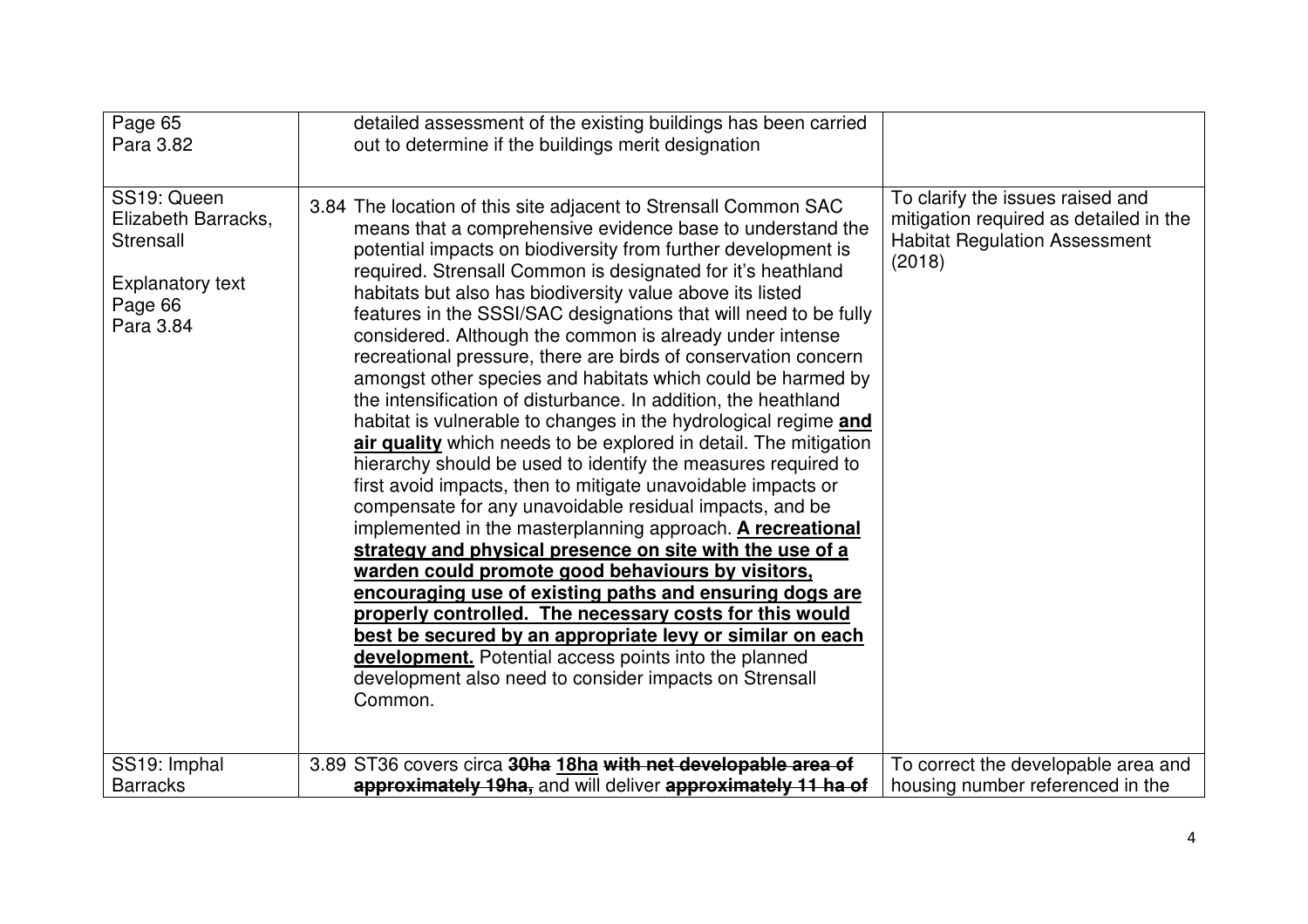|                                      | <b>public open space and</b> an estimated yield of 769 dwellings. |                                                                    |                   |                      | policy.                    |                                         |
|--------------------------------------|-------------------------------------------------------------------|--------------------------------------------------------------------|-------------------|----------------------|----------------------------|-----------------------------------------|
| <b>Explanatory text</b>              |                                                                   |                                                                    |                   |                      |                            |                                         |
| Page 68                              |                                                                   |                                                                    |                   |                      |                            |                                         |
| Para 3.89                            |                                                                   |                                                                    |                   |                      |                            |                                         |
| <b>Section 4: Economy and Retail</b> |                                                                   |                                                                    |                   |                      |                            |                                         |
| <b>Policy EC1: Provision</b>         |                                                                   |                                                                    |                   |                      |                            | New footnote to clarify that this sites |
| of employment land                   | <b>Site</b>                                                       |                                                                    | <b>Floorspace</b> |                      | <b>Suitable Employment</b> | need to consider the applicable         |
|                                      |                                                                   |                                                                    |                   |                      | <b>Uses</b>                | mitigation as set out in other plan     |
| <b>Allocation E18</b>                | E18: Towthorpe                                                    |                                                                    | 13,200sqm         | B1c, B2 and B8 uses. |                            | polices. This cross referencing as      |
|                                      | Lines, Strensall                                                  |                                                                    |                   |                      |                            | detailed by the Habitat Regulation      |
| Page 76                              | $(4ha)^*$                                                         |                                                                    |                   |                      |                            | Assessment (2018)                       |
|                                      |                                                                   |                                                                    |                   |                      |                            |                                         |
|                                      |                                                                   | Policy SS19 points i. $-$ ii. apply to this allocation in relation |                   |                      |                            |                                         |
|                                      |                                                                   | to assessing and mitigating impacts on Strensall Common            |                   |                      |                            |                                         |
|                                      |                                                                   | SAC and must also take account of Policy GI2.                      |                   |                      |                            |                                         |
|                                      |                                                                   |                                                                    |                   |                      |                            |                                         |
|                                      |                                                                   |                                                                    |                   |                      |                            |                                         |
| <b>Section 5: Housing</b>            |                                                                   |                                                                    |                   |                      |                            |                                         |
| Policy H1: Housing                   |                                                                   |                                                                    |                   |                      |                            | New footnote to clarify that this sites |
| Allocations                          |                                                                   |                                                                    | <b>Site</b>       | <b>Estimated</b>     |                            | need to consider the applicable         |
|                                      | <b>Allocation</b>                                                 | <b>Site Name</b>                                                   | <b>Size</b>       | Yield                | <b>Estimated</b>           | mitigation as set out in other plan     |
| <b>Allocation H59</b>                | <b>Reference</b>                                                  |                                                                    | (ha)              | (Dwellings)          | <b>Phasing</b>             | polices. This cross referencing as      |
|                                      |                                                                   | Queen                                                              |                   |                      |                            | detailed by the Habitat Regulation      |
| Page 93                              |                                                                   | Elizabeth                                                          |                   |                      | Medium to                  | Assessment (2018)                       |
|                                      | H59**/***                                                         | Barracks-                                                          | 1.34              | 45                   | Long Term                  |                                         |
|                                      |                                                                   | Howard Road,                                                       |                   |                      | (Years 6 -                 |                                         |
|                                      |                                                                   | Strensall                                                          |                   |                      | 15)                        |                                         |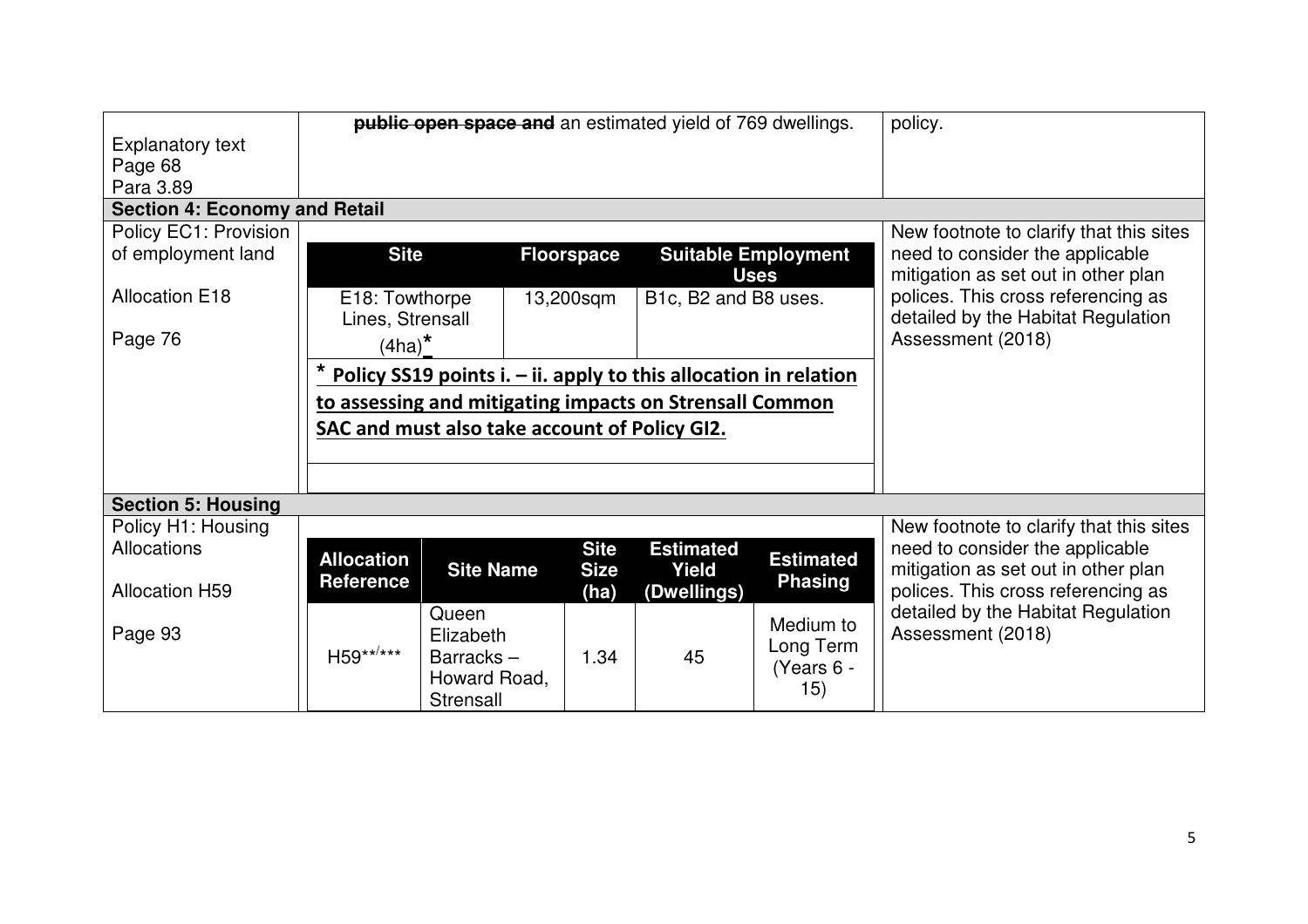|                                                                                                                                         | *** Policy SS19 points i. - ii. apply to this allocation in<br>relation to assessing and mitigating impacts on Strensall<br>Common SAC and must also take account of Policy GI2.                                                                                                                                                                                                                                                                                                                                                                                                                                                                             |                                                                                                 |
|-----------------------------------------------------------------------------------------------------------------------------------------|--------------------------------------------------------------------------------------------------------------------------------------------------------------------------------------------------------------------------------------------------------------------------------------------------------------------------------------------------------------------------------------------------------------------------------------------------------------------------------------------------------------------------------------------------------------------------------------------------------------------------------------------------------------|-------------------------------------------------------------------------------------------------|
| <b>Section 6: Health and Wellbeing</b>                                                                                                  |                                                                                                                                                                                                                                                                                                                                                                                                                                                                                                                                                                                                                                                              |                                                                                                 |
| Supporting text to<br>Policy HW1:<br><b>Protecting Existing</b><br><b>Facilities</b><br><b>Explanatory text</b><br>Para 6.5<br>Page 122 | For the purpose of the policies within this section, community<br>6.5<br>facilities should be taken to mean the buildings, facilities and<br>services that meet the day-to-day needs of communities. This<br>may include libraries, post offices, <b>public houses</b> and<br>community meeting places, such as youth groups, places of<br>worship, and parish and village halls                                                                                                                                                                                                                                                                             | Limited new text to add clarity and to<br>better reflect NPPF definition.                       |
|                                                                                                                                         | Section 8: Placemaking, heritage, design and culture                                                                                                                                                                                                                                                                                                                                                                                                                                                                                                                                                                                                         |                                                                                                 |
| Policy D1:                                                                                                                              | v. Character and Design Standards                                                                                                                                                                                                                                                                                                                                                                                                                                                                                                                                                                                                                            | To clarify that residential amenity                                                             |
| Placemaking<br>Page 146                                                                                                                 | • ensure proposals are not a pale imitation of past architectural<br>styles.<br>ensure appropriate building materials are used.<br>meet the highest standards of accessibility and inclusion.<br>• demonstrate the use of best practice in contemporary urban<br>design and place making.<br>integrate car parking and servicing within the design of<br>development so as not to dominate the street scene.<br>• create active frontages to public streets, spaces and<br>waterways.<br>• create buildings and spaces that are fit for purpose but are<br>also adaptable to respond to change.<br>• create places that feel true to their intended purpose. | should be considered as part of<br>overall design standards as part of<br>the planning process. |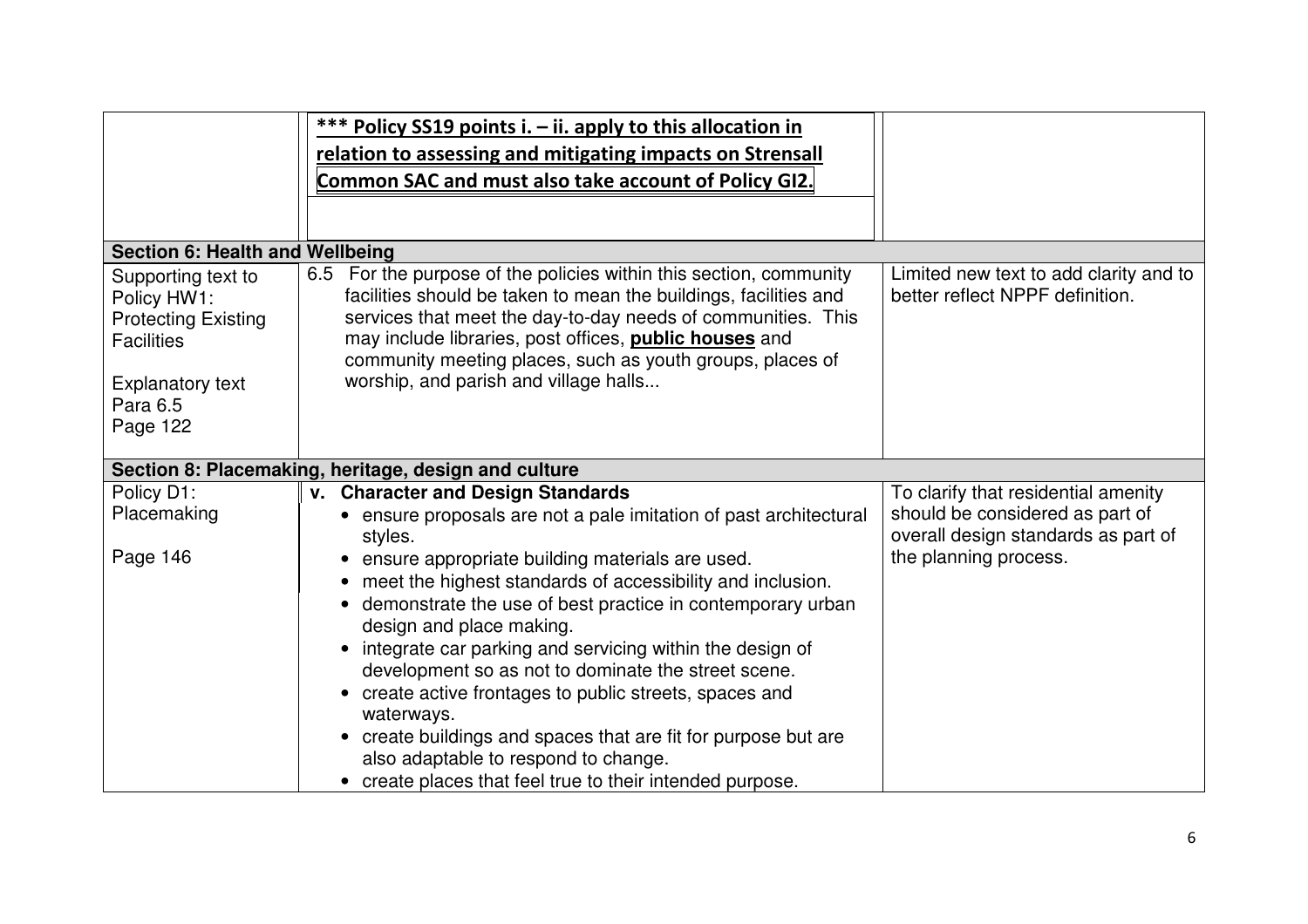|                                                                               | • maximise sustainability potential.<br>ensure design considers residential amenity so that<br>residents living nearby are not unduly affected by noise,<br>disturbance, overlooking or overshadowing                                                                                                                                                                                                                 |                                                                                                                                  |
|-------------------------------------------------------------------------------|-----------------------------------------------------------------------------------------------------------------------------------------------------------------------------------------------------------------------------------------------------------------------------------------------------------------------------------------------------------------------------------------------------------------------|----------------------------------------------------------------------------------------------------------------------------------|
| Policy D4:<br><b>Conservation Areas</b><br>Page 152                           | <b>Outline pPlanning applications for development within or affecting</b><br>the setting of conservation areas will only be supported if full design<br>details are included, sufficient to show the likely impact of the<br>proposals upon the significance of the Conservation Area.                                                                                                                                | To clarify that all planning<br>applications should consider<br>conservation areas, not solely<br>outline planning applications. |
| <b>Section 9: Green Infrastructure</b>                                        |                                                                                                                                                                                                                                                                                                                                                                                                                       |                                                                                                                                  |
| Policy G12:<br><b>Biodiversity and</b><br><b>Access to Nature</b><br>Page 166 | In order to conserve and enhance York's biodiversity, any<br>development should where appropriate:<br>avoid loss or significant harm to Sites of Importance for<br>i.<br>Nature Conservation (SINCs) and Local Nature Reserves<br>(LNRs), whether directly or indirectly. Where it can be<br>demonstrated that there is a need for the development in that<br>location and the benefit outweighs the loss or harm the | To clarify link to LNRs shown on the<br>policies map with relevant policy in<br>the plan.                                        |
|                                                                               | impacts must be adequately mitigated against, or<br>compensated for as a last resort                                                                                                                                                                                                                                                                                                                                  |                                                                                                                                  |
| Policy G12:                                                                   | Although the protection of individual sites is essential, such<br>9.5                                                                                                                                                                                                                                                                                                                                                 | To clarify how the planning approach                                                                                             |
| <b>Biodiversity and</b><br><b>Access to Nature</b>                            | sites do not occur in isolation as discrete, self contained<br>habitats, but influence and are influenced by their                                                                                                                                                                                                                                                                                                    | to internationally and nationally<br>significant nature conservation sites.                                                      |
|                                                                               | surroundings. The surrounding area can therefore be as                                                                                                                                                                                                                                                                                                                                                                |                                                                                                                                  |
| <b>Explanatory text</b>                                                       | important to the interest of the site as the feature itself, and                                                                                                                                                                                                                                                                                                                                                      |                                                                                                                                  |
| Page 167                                                                      | changes to it could affect the integrity of that interest. In order                                                                                                                                                                                                                                                                                                                                                   |                                                                                                                                  |
| Para 9.5                                                                      | to fully protect the site or interest, there may be a requirement<br>to establish a suitable buffer area around it. The extent of that                                                                                                                                                                                                                                                                                |                                                                                                                                  |
|                                                                               | buffer could vary depending on the site, the type and value of                                                                                                                                                                                                                                                                                                                                                        |                                                                                                                                  |
|                                                                               | the habitat present and the proposed change. In addition,                                                                                                                                                                                                                                                                                                                                                             |                                                                                                                                  |